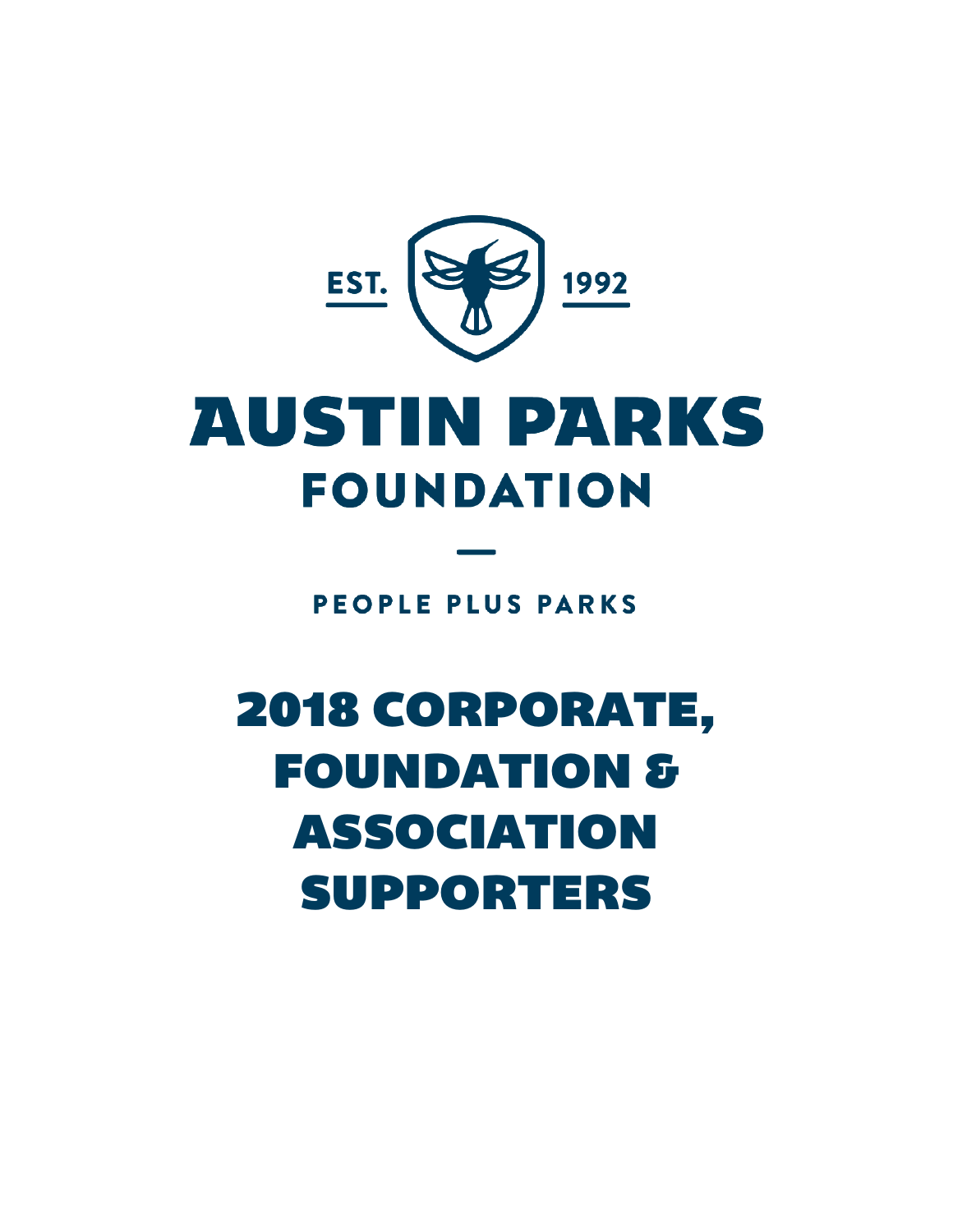*We want to acknowledge these organizations who have generously supported APF with donations greater than or equal to \$500 in 2018.\**

## A

A+ Federal Credit Union ABC Home & Commercial Services Ace Tailors ACL Music Festival Advanced Micro Devices (AMD) AECOM Agilitas USA Inc. Alice Kleberg Reynolds Foundation AMLI Residential Andrews Graham Foundation Applied Materials Armbrust & Brown, PLLC Artesia 2018 Investments LLC Austin American-Statesman Austin Fine Properties Austin Permit Services Austin Subaru

### B

Balfour Beatty Construction Bank of America Barton Hills PTA Bazaarvoice Big Green House LLC Blunn Creek Partnership BNP Paribas Bob Wynn Charitable Fund Box, Inc. Braun & Gresham Byrne Consultants, Inc.

## C

Catellus Development Corporation Central National Bank (CNB) Chula League Cielo Property Group Cirrus Logic, Inc. Clean Scapes Landscaping Cortez Consulting Cousins Properties Cricket Wireless

## D

Dalgleish Construction Design Workshop Detour, Inc. DLA Piper LLP (US) Downtown Austin Alliance Dunaway Associates | UDG

## E

EarthShare of Texas Empire BMX, Inc. Endeavor Real Estate Group Enterprise Holdings Foundation Environmental Design

#### F

Facebook FourT Realty LLC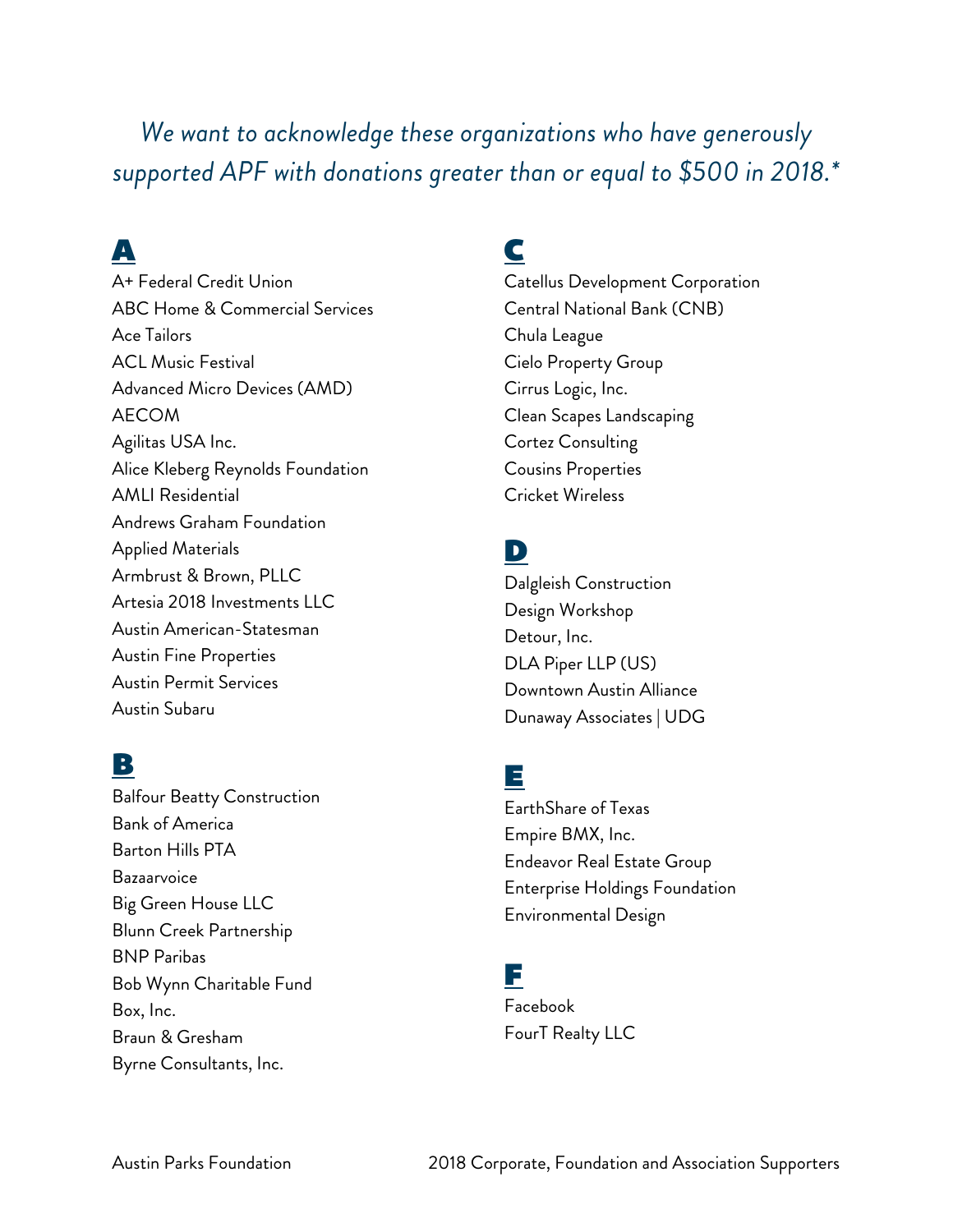# G

Gensler Give5 to Mother Earth Google GSD&M

#### H

H-E-B Grocery Co. ( Hari Seldon Foundation Fund HDR Engineering HEB Tournament of Champions Charitable Trust Heritage Title Company of Austin, Inc. Heritage Tree Care **HFF** High Five Events HOAR Construction HomeAway Horizon Bank Hyde Park Baptist Church Hyde Park Neighborhood Association

## I

IBC Bank iFly Intel

## J

J. Crew Jackson Walker, LLP JCI Residential LLC Jones Lang Lasalle Americas

#### K

Kabacoff Family Foundation Kammok

Kastner / Gravelle LLP Kennedy Creative Events KOMPAN Playgrounds Inc.

## L

Lake | Flato Architects Lennar Homes of Texas, Land & Const Ltd. Leslie and David Wolff Family Foundation Lincoln Property Company Locke Lord LLP Loewy Law Firm PC

#### M

McGinnis Lochridge, LLP McKinney York Arc Mr. & Mrs. Joe W. Bratcher Jr. Foundation

#### N

Neutron Holdings Inc (Lime Bike & Scooters) NorthWest Austin Civic Assoc. Norwood Tower

#### P

Parsley Energy Patagonia PGA Tour, Inc. PMB Helin Donovan LLP Polkinghorn Group Architects, Inc

 $\mathbf{O}$ Qualcomm Foundation

### R

Randolf-Brooks Federal Credit Union Real Estate Council of Austin

Austin Parks Foundation 2018 Corporate, Foundation and Association Supporters